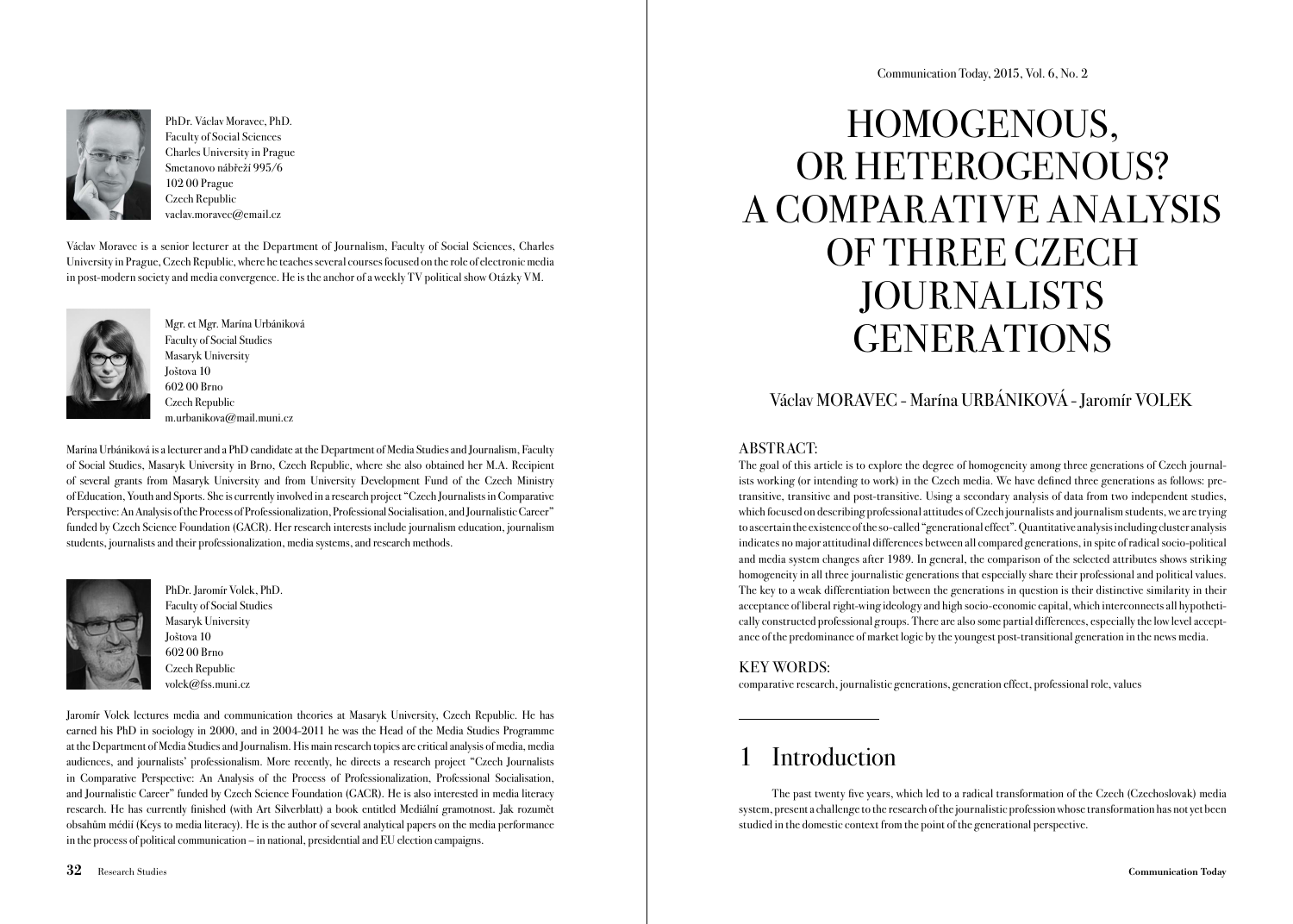The main aim of our study is to compare the selected attitudes of three generations of Czech journalists, who currently work or intend to work in domestic media. Two older generations bear the unique transitional experience of the late 1980s and early 1990s when the social equilibrium was shattered and they were forced to seek a new balance between old and new patterns of (professional) behaviour to be able to survive – socially and economically. In this specific historical period, old (professional) values, which had been passed from generation to generation, were reassessed and new patterns of professional behaviour were born. This formative double experience with the functioning and values of the disintegrating old regime on one side and the world of nascent pluralist liberal democracy on the other<sup>1</sup> is not shared by the youngest generation of Czech journalists. Its generational memory has stored some other, though not so dramatic experience. However, it also contains a negative experience with traps, which threaten journalists, especially their professional autonomy that has been weakening by changes in the structure of the Czech media ownership in the past years.2

# 2 The Generational Perspective in the Research of Socio-professional Attributes of Czech **Journalists**

Although the systematic research on journalists as a socio-professional group has been going on for almost fifty years, the generational approach has been performed only marginally. One of the reasons why might be the fact we lack unequivocal consensus on the definition of the term generation.<sup>3</sup> It usually stands for individuals belonging to the same age group whose members share social and political experience formed under the influence of the most distinctive events within one historical period. Each generation has its own inner cultural and social stratification but it is not homogeneous and it is often characterised by different reactions to new historical situations which form several generational units within one generation. Mannheim<sup>4</sup> relates "the sociological phenomenon of generations to rhythms of birth and death", or to recurrent waves which culminate in the period of early adulthood of the new generation by approaching the dominant culture and remodelling it subsequently to certain extent. Not all generations develop what we could call original or specific consciousness. It depends primarily on the dynamics of social change, whether it is a gradual transformation, or radical, abrupt historical turn which resembles e.g. the collapse of old regime in November 1989, or the transition to a regime of radically different organisation. Thus Mannheim differentiates within one generation the individuals who share common attitudes, opinions, experience, and the individuals who belong to it only on the basis of age. Only for the former he uses the term generational unit. In this respect, Faver<sup>5</sup> uses the term generational effect, which links a cohort with its key historical experience. We therefore speak of generational effect in situations when those who belong to one generation react to a specific socio-political situation in the same way and differ from the reactions of other generations. The definition of a generation therefore includes two meanings: a) a specific cohort, b) a historical period. The ambiguous nature of this term brings up a key question: Do the differences between generations originate only from the experience they have gained in the course of the whole life cycle, or are they a result of one formative experience which is closely related to a specific historical turning point?

Hence our definition of generation includes a) age characteristics and b) common generational experience of "radical social change", which has taken part in socialisation of given generation and is to be seen mainly in the form of their socio-professional capital. We will use the term generation in the sense of a cohort formed especially by an experience with a particular relatively bounded socio-political period and its longterm socio-professional consequences. Marshal<sup>6</sup> approaches the notion of a generation in a similar way; he perceives a generation as a "sociological reality" which includes a cohort whose members share common experience of some historical events.

Having accepted the premise that every experienced radical social change makes its partakers to act and interpret the following events under the influence of this formative experience,<sup>7</sup> we can see two distinctive generations in the Czech journalistic community, or better yet, two models as ideal types of the generational processing of two key socio-political events of the last fifty years: a) the process of the so called "Prague Spring" which culminated in a military intervention of the Warsaw Pact armies, b) the disintegration of the pre-November regime and the transition to a new media system. These two historical events should help us later to find the causes of some generational differences as the consequences of the Czech journalists' sociohistorical thrownness which has been affecting their careers and their private lives up to now. In this respect we distinguish:

- a. the oldest, pre-transitional generation of journalists born after the February 1948 (part of which came back to media in the 1990s, after a forced "time out"), who were determined by the generational experience of the Prague Spring. This generation was confronted with the existence of double professional culture after the November 1989 and it has been criticised for using the "grammar" or "language" of the old regime, which was not in accordance to the prevailing idea of "market without adjectives" or of "the invisible hand of the market which should be liberated of all regulations".
- b. transitive generation of Czech journalists which, at the beginning of 1990s, entered the media as hastily as the new media system was being formed and its members quickly took the posts which, in media with uninterrupted historical continuity, are usually performed by journalists one generation older. What was characteristic for this generation's processing of the period of transformation was certain dose of resentment towards "fathers' generation" (whom they partly replaced in the media) but also certain amount of naive moralisation which they partly used for (self)-legitimation of their own professional position that was seldom supported by any first-rate education and work experience. Therefore, part of this rising generation had to cover up, more or less purposefully, the old practice with a new rhetoric, which was to be perceived especially in the first half of the 1990s in the form of some journalists' "activist" enthusiasm, not dissimilar to the promotion of the communist ideas from 1950s. In the perspective of the last two decades, we can see this compensatory transitive enthusiasm, in accordance with Sztompka's idea<sup>8</sup> of post-communist generations, being fatally burdened by "communist trauma".
- c. The third, post-transitive journalistic generation differs from the previous two by its lack of experience with radical social transformation. In Mannheim's conception,<sup>9</sup> this characteristic makes it a generation forming no specific, original consciousness but only further reproducing or diffusing (post) the November ethos which represents only a mediated experience for this generation. However, this journalistic generation seems to compensate for its lack of dramatic historical experience by its identification with the current socio-technical transformation. This can be perceived as its key generation experience in this situation – the permissive liberal society

<sup>1</sup> VOLEK, J.: Czech Journalists After the Collapse of the Old Media System: Looking for New Professional Self-Image. In DO-BEK-OSTROWSKA, B., GŁOWACKI, M., JAKUBOWICZ, K., SÜKÖSD, M. (eds.): Comparative Media Systems. European and Global Perspectives. Budapest : Central European University Press, 2010, p. 171-194.

HVÍŽĎALA, K.: Pasti české, slovenské i světové žurnalistiky: Historické a současné. In Communication Today, 2013, Vol. 4, No. 2, p. 95-103.

<sup>3</sup> KERTZER, D.: Generation as sociological problem. In Annual Review of Sociology, 1983, Vol. 9, p. 125-149.

MANNHEIM, K.: Essays on the Sociology of Knowledge. New York : Oxford University Press, 1952, p. 290.

FAVER, C. A.: Women, Careers, and Family: Generational and Life-cycle Effects on Achievement Orientation. In Journal of Family Issues, 1981, Vol. 2, No. 1, p. 91-112.

MARSHALL, V. W.: State of the Art Lecture: The Sociology of Aging. Paper presented at Annual meeting of the Canadian Association of Gerontology. Saskatoon, Saskatchewan, presented in November 1980.

MANNHEIM, K.: The Problems of Generations. In *Essays on the Sociology of Knowledge*. New York : Oxford University Press, 1952, p. 276-320.

<sup>8</sup> SZTOMPKA, P.: The Trauma of Social Change: A Case of Post-communist Societies. In ALEXANDER, J., EYERMAN, R., GIESEN, B., SMELSER, N., SZTOMPKA, P. (eds): Cultural Trauma and Collective Identity. Berkeley : University of California Press, 2004, p. 193.

<sup>9</sup> SZTOMPKA, P.: The Trauma of Social Change: A Case of Post-communist Societies. In ALEXANDER, J., EYERMAN, R., GIESEN, B., SMELSER, N., SZTOMPKA, P. (eds): Cultural Trauma and Collective Identity. Berkeley : University of California Press, 2004, p. 193.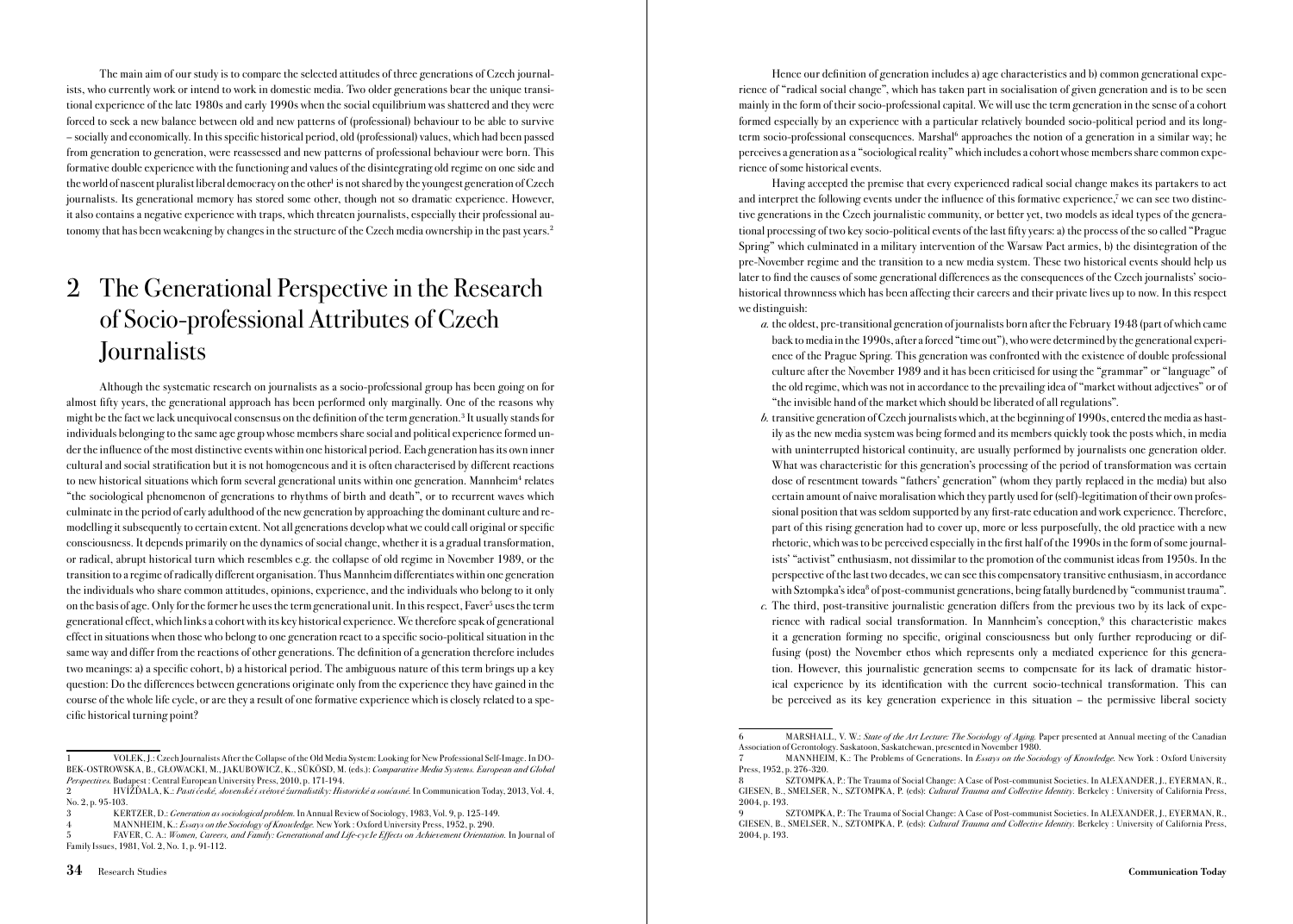does not provide it with a chance of finding a real enemy. Thus the professional identity feature is the identification with the user submissive communication technology providing experiences of infantile omnipotence. The initial mover is not the technology itself though. It is the urge to find some distinctive, profession-identity features, which would provide its users with social and economic advantages in the journalistic field. In this respect, it disposes this generation of more selfconfidence than the older generations disposed of when they'd entered a new media system. It could also be argued that the more the youngest generation believes in itself, the less it believes in any other meta-narrative, or any other traditional ideology. What they believe in is the all-embracing idea of (neo)liberalism without adjectives, the ideology which enhances its approval of the logic of free market competition, the existence of which they choose not to violate by useless moralisation which is something their older colleagues tend to do.

We have put these three models of generations to the test of attitudinal similarities, or better yet, of professional convergence as is outlined by several international comparative studies. Deuze,10 for instance, sees this professional convergence as a result of more or less shared professional journalistic ideology. This regards journalism primarily as "public service" realised under the same professional rules, its goal being to reach the "holy grail" of journalism – objectivity. In other words, the global journalistic trend brings the convergence of professional practices. This gradual homogenisation reflects the process of westernisation or Americanisation of non-western journalistic fields and represents cultural hegemony that can be observed on the following three levels:11

- 1. The cognitive level, on which professional routine attitudes are formed,
- 2. The values level, within which professional roles and ideologies are formed, including general foundation of professional objectivity,
- 3. The performative level related to craftsmanship on which the very methods and routines of journalism are formed.

We presume that this homogenisation is especially effective in the journalistic cultures that lack continuity in their evolution and are under radical ideological changes or pressures. This has affected Czechoslovak or Czech journalism in the past hundred years: it was alternately censored, occupied, nationalised, and privatised in the name of a new power or relevant ideology.

In our study we will compare only some selected professional attributes related to journalistic profession:

- 1. generational socio-demographic characteristics including family, cultural and economic capital,
- 2. general and professional values of journalists,
- 3. journalist's view on fulfilling institutional journalistic roles which was not measured consistently with the help of the variables used by Hanitzsch.12 We focused mainly on generational notions of:

 a) their rights and obligations to influence social events. There is a set of indicators that imply to what extent journalists (as a generation) see their calling to actively support certain values, or to stick strictly to objectivity and neutrality,

 $b$ ) professional attitude they should adopt to institutional form of power, like to its criticism and control on the one hand and to dancing attendance on the power on the other. Compared to the variables used by Hanitzsch,<sup>13</sup> we included indicators of trust in three power institutions – Senate, Parliament and Government,

 $c)$  their attitude to market and consumer role of media. With the commercialisation of media growing ever stronger, this criterion is becoming more and more significant indicator of the transformation of journalistic role – being shifted from professional imperative to serve the public to acceptance of the owner's aim to make profit through selling ever-bigger part of the audience to advertisers.

Considering the above stated theoretical basis we have formulated the following research questions:

RQ1. Do the analysed generations form clearly defined generational types?

### RQ2. What are the most significant similarities and differences of the compared journalistic generations?

These main hypotheses have been set:

- H1. We assume that it is the youngest, post-transitive generation of journalism students who dispose of the highest socio-economical capital.
- H2. We assume that it is the post-transitive generation which demonstrates the highest rate of media interventionism.
- H3. We assume that it is the post-transitive generation which shows the lowest acceptance of the market imperatives.

# 3 Research Sample(s)

The data collection for the compared groups was carried out separately with a gap of 11 years. First representative survey was accomplished in the period of June-September 2003. To define the probability sample we proceed in three basic steps. At first, we used a database of domestic print and audio-visual media that operate on a nationwide and regional basis. The basic criterion of choice was a marked share of the specific media on actual journalistic production for a wide audience. The basic sample included 109 units (editorial offices) characterised by the domination of news/public affair outcome. In the second step, selected editor's offices were asked to fill in a screening questionnaire that included information about the basic socio-demographic characteristic of journalists in the office. Thus we obtained the basic sample of 2,585 journalists. In the third step we constructed a probability sample – using a method of statistical projection – which represented the basic sample as a whole. Altogether, 406 journalists were surveyed who at the time of the research, more or less directly participated in shaping the editorial agenda, and in this sense they were responsible for its content.

| <b>Sex</b>   | $\frac{9}{20}$ | N   | Age       | $\frac{9}{20}$ | N   | Education | $\%$    | $\mathbf N$ |
|--------------|----------------|-----|-----------|----------------|-----|-----------|---------|-------------|
| Male         | 60%            | 243 | $18-29$   | 37%            | 149 | Tertiary  | 48%     | 192         |
| Female       | 40%            | 163 | 30-39     | 30%            | 122 | Secondary | 50%     | 206         |
|              |                |     | $40 - 49$ | $20\%$         | 81  | Primary   | $2\%$   | 8           |
|              |                |     | $50-59$   | $11\%$         | 46  |           |         |             |
|              |                |     | $60 +$    | $2\%$          | 8   |           |         |             |
| <b>TOTAL</b> | $100\%$        | 406 |           | $100\%$        | 406 |           | $100\%$ | 406         |

Table 1 The Sample of Journalists According to Selected Socio-demographic Characteristics

Source: own processing

The second compared group consisted of students of the two largest domestic departments of journalism at the Faculty of Social Sciences at Charles University (Prague) and the Faculty of Social Studies at Masaryk University (Brno). The data was collected from December 2013 to March 2014. The questionnaire was completed by 416 respondents from each of the five years of studies but only the students who indicated they want to work as journalists after graduation were included in the sample, which was 61 % of all respondents.

<sup>10</sup> DEUZE, M.: What is journalism? Professional identity and ideology of journalists reconsidered. In Journalism, 2005, Vol. 6, No. 4, p. 442-464.

<sup>11</sup> HANITZSCH, T.: Deconstructing Journalism Culture: Toward a Universal Theory. In Communication Theory, 2007, Vol. 17, No. 4, p. 367-385.

<sup>12</sup> HANITZSCH, T.: Deconstructing Journalism Culture: Toward a Universal Theory. In Communication Theory, 2007, Vol. 17, No. 4, p. 367-385.<br>13 HAN

<sup>13</sup> HANITZSCH, T.: Deconstructing Journalism Culture: Toward a Universal Theory. In Communication Theory, 2007, Vol. 17, No. 4, p. 367-385.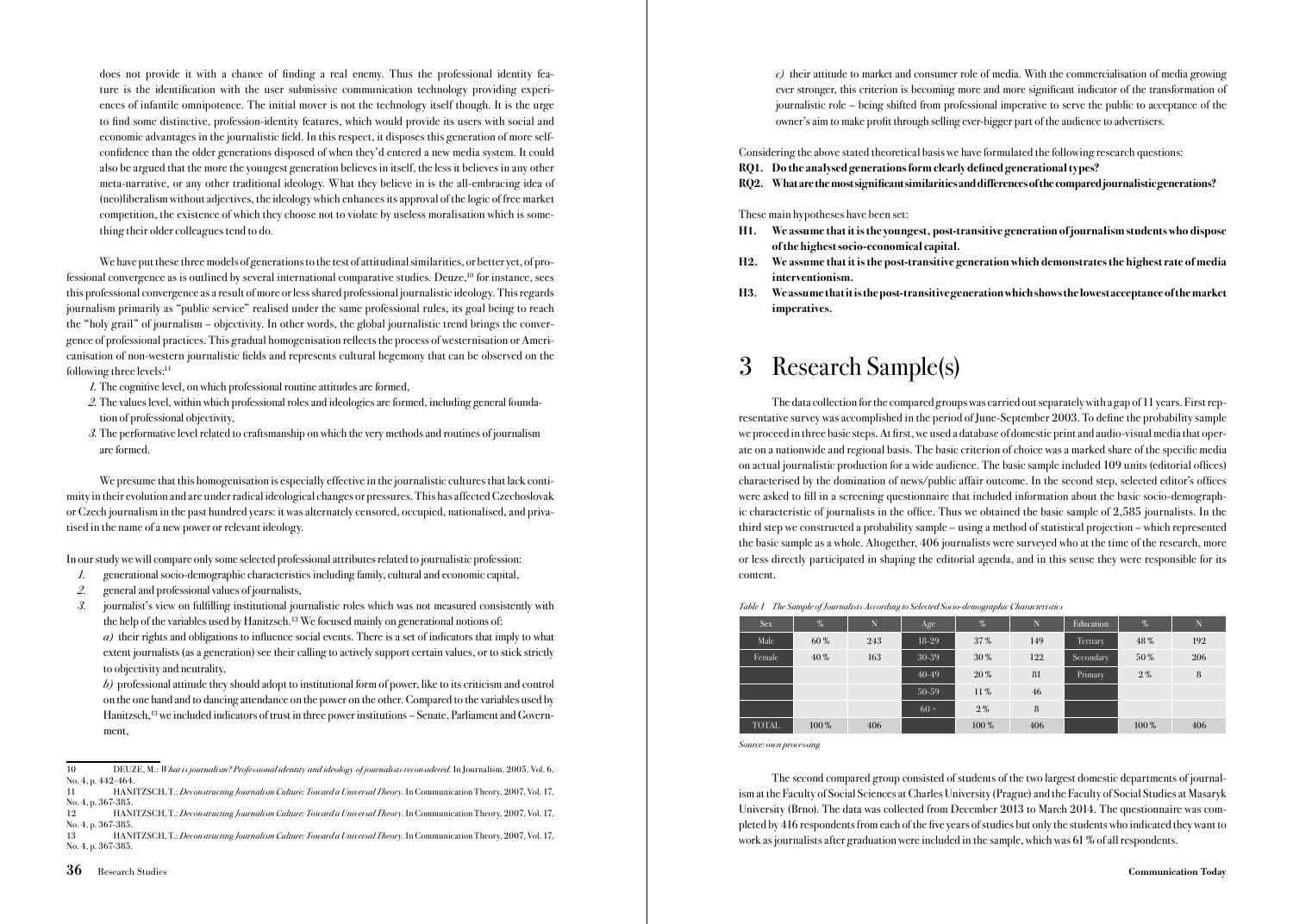#### Table 2 The Sample of Journalism Students According to University and Sex

| <b>Sex</b> | Masaryk University   |                                                                           | <b>Charles University</b>   |                                                                           | Sample                                                                    |
|------------|----------------------|---------------------------------------------------------------------------|-----------------------------|---------------------------------------------------------------------------|---------------------------------------------------------------------------|
|            | Students<br>surveyed | Students who have<br>declared their interest<br>in working as journalists | <b>Students</b><br>surveyed | Students who have<br>declared their interest<br>in working as journalists | Students who have declared<br>their interest in working<br>as journalists |
| Male       | 65 (27 %)            | 39 (30 %)                                                                 | 67 (39 %)                   | 51 (42 %)                                                                 | $90(36\%)$                                                                |
| Female     | 178 (73 %)           | $92(70\%)$                                                                | $105(61\%)$                 | 70 (58 %)                                                                 | $162(64\%)$                                                               |
| Total      | $243(100\%)$         | 131 (100 %)                                                               | $172(100\%)$                | 121 (100 %)                                                               | $252(100\%)$                                                              |

Source: own processing

The respondents included in the comparison were divided according to their year of birth into: pretransitive generation born between the years 1949 to 1969, with the median age of 43 years at the time of data collection, transition generation born between 1970 to 1985 with a median age of 27 years and the youngest and most numerous post-transition generation born after 1989 with the median age of 21 years (Table 3).

#### Table 3 The Structure of the Sample from the Viewpoint of Sex

|        | Pre-transitive generation | Transitive generation | Post-transitive generation |
|--------|---------------------------|-----------------------|----------------------------|
| Male   | 62 % (126)                | 58 % (118)            | $35\% (87)$                |
| Female | 38 % (77)                 | $42\%$ (85)           | 65 % (162)                 |

Source: own processing

# 4 Analysis

### 4.1 Is the General Rise of Living Standards Blocking the Studies of Journalism for the Applicants with Low Family Economic and Educational Capital?

A distinguished feature of each professional generation is its economic and educational level. As we can see in Table 4, post-transitive generation shows a significantly higher satisfaction with the economic potential of their families. The declared assessment implies that almost two thirds of journalism students' families managed the post-November economic restructuring and the general rise of unemployment more than successfully.

Table 4 Evaluation of the Economic Standard of the Compared Generations

| How would you assess the financial situation of the family you grew up in?      |                              |                          |                               |  |  |  |
|---------------------------------------------------------------------------------|------------------------------|--------------------------|-------------------------------|--|--|--|
|                                                                                 | Pre-transitive<br>generation | Transitive<br>generation | Post-transitive<br>generation |  |  |  |
| We could afford all we needed                                                   | $27\%$                       | 33%                      | 68%                           |  |  |  |
| We had just the basic things                                                    | 55%                          | 54%                      | $29\%$                        |  |  |  |
| Parents' income was sometimes not sufficient<br>and we had to tighten our belts | 18%                          | $11\%$                   | 3%                            |  |  |  |
| Parents' income was often not sufficient and<br>we had to borrow money          | $0\%$                        | $2\%$                    | $0\%$                         |  |  |  |

Source: own processing

In comparison to the economic background of their older colleagues, we can see among the members of the post-transitive generation a striking growth of economic satisfaction, which is particularly surprising in the Czech Republic where the declaration of dissatisfaction is almost a "patriotic duty". The situation is partly explained in Table 5 showing that the youngest journalistic generation has the highest number of university

Table 5 Educational Index14

|              | Pre-transitive generation | Transitive generation | Post-transitive generation |
|--------------|---------------------------|-----------------------|----------------------------|
| High index   | 48%                       | 43%                   | $60\%$                     |
| Middle index | 40%                       | 45%                   | 34%                        |
| Low index    | 12%                       | 12%                   | 6%                         |

Source: own processing

The Educational-economic index of the families in which these generations grew up (see Table 6) indicates that the youngest cohort of students belongs to the higher socio-economic class than their journalistic colleagues from the two older generations.

Table 6 Educational-economic Index<sup>15</sup> of the Respondents According to Generation.

|              | Pre-transitive generation | Transitive generation | Post-transitive generation |
|--------------|---------------------------|-----------------------|----------------------------|
| High index   | $44\%$                    | 59%                   | 75%                        |
| Middle index | 49%                       | 38%                   | $23\%$                     |
| Low index    | 6%                        | 3%                    | $2\%$                      |

Source: own processing

A plausible hypothesis transpires that current studies of journalism are open primarily to the applicants from socially and economically better situated families than it used to be before November 1989, when the possibility to study was filtered through very different criteria. A similar finding of a significant number of journalist's middle class origins can be found even abroad. For instance, British journalism students are more likely to come from middle class families.<sup>16</sup>

### 4.2 From Centre-right Eco-liberalism to Right-wing Liberalism Which Prefers Environment to Economic Prosperity

The value system constitutes a fundamental, even though not much reflected assumption conditioning the choice and acceptance of basic types of professional roles. Our assumption of weak generational value differences comes from the historical experience of domestic journalistic community that was, after the establishment of the Czechoslovak independent state (1918), repeatedly formed by strong external power-ideological interventions. Almost each new generation of Czech (Czechoslovak) journalists brought "contemptible values" of the previous generation which they tried to transform. However, partly unconsciously, they accepted a role similar to the role they tried to discursively deny.

<sup>14</sup> The index was created as a simple sum of the values arbitrarily assigned to the highest educational attainment of father and mother of the respondents: primary (or incomplete primary) education = 1 p., secondary education without graduation = 2 p., secondary education with graduation = 3 p., tertiary education = 4 p. The index works within 2 to 8 p.; the respondents were subsequently divided according to the value of the index into three categories: high index (7-8 p.), medium index (5-6 p.), low index (2-4 p.).

<sup>15</sup> The index was made up of two sub-indexes: (a) "educational" (Table 5), and (b) "economic" which reflects subjective evaluation of the financial situation of the family the respondent grew up in (Table 4). The categories of responses were arbitrarily assigned following values: (1) we could afford all we needed = 8 p., (2) we had all the basic things = 6 p., (3) parents' income was sometimes not sufficient and we had to tighten our belts =  $4 p$ ,  $(4)$  parents' income was often not sufficient and we had to borrow money =  $2 p$ . The index works within 4 to 16 p.; the respondents were subsequently divided according to the value of the index into three categories: high index (13-16 p.), medium index  $(9-12 \text{ p.})$ , low index  $(4-8 \text{ p.})$ .

<sup>16</sup> More than 60% of British journalism students came from so called "white collar" families, that is from a middle or higher technical, clerical or management education, which represent only a bit more than a third (37 %) in the whole British society. Similarly, there are only 8 % of students whose parents are not qualified, while in the whole British society there is almost a quarter (24 %) of such individuals. HANNA, M., SANDERS, K., BALL, A.: What British Journalism Students Think About Ethics and Journalism. In Journalism and Mass Communication Educator, 2006, Vol. 61, No. 1, p. 20-32.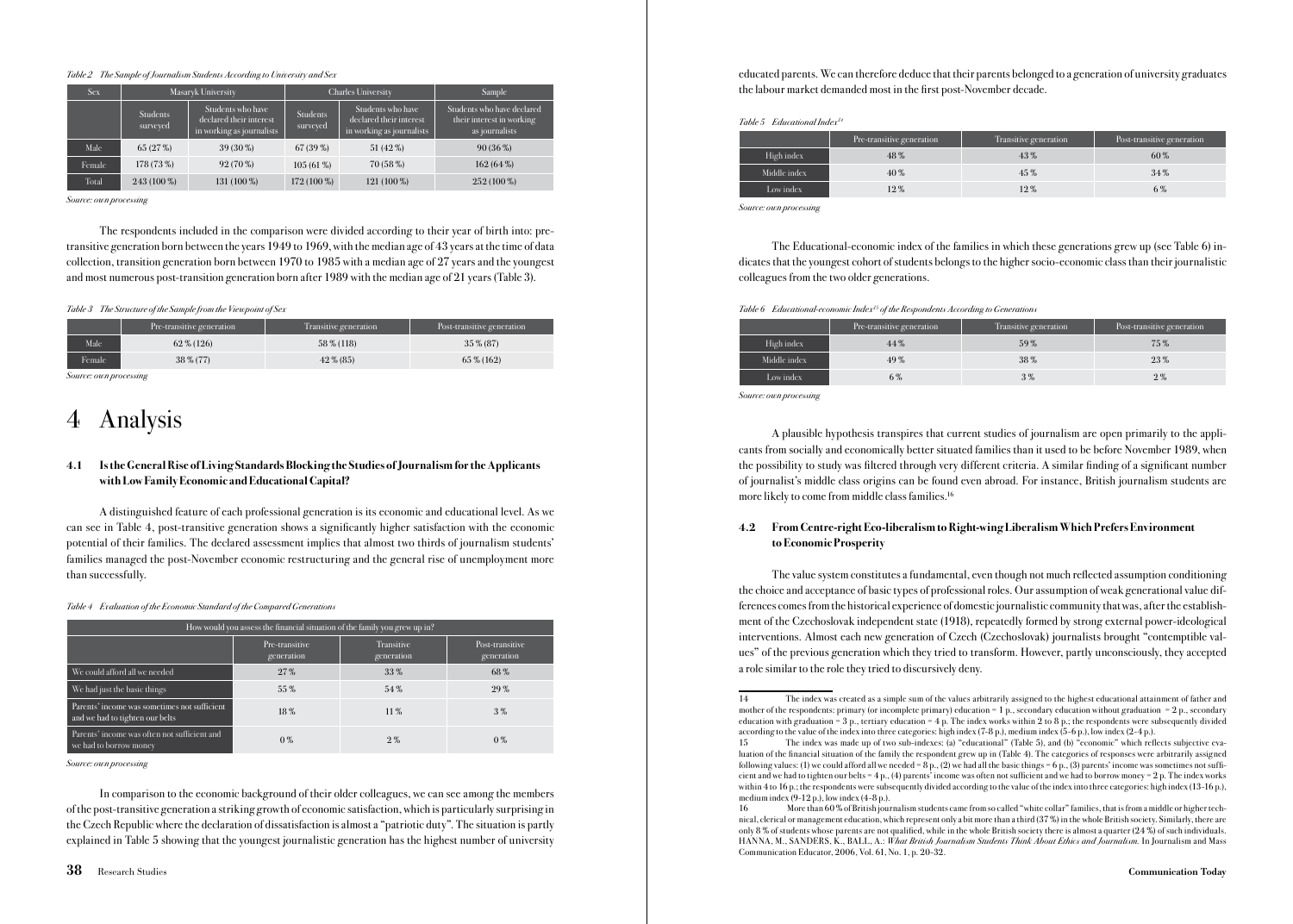Let us start with the comparison of the degree of identification with general political ideologies. In Table 7 we can see minor differences but only within the same side of scale, where (a) all three generations refuse (with varied intensity) socialist values, and (b) accept liberal values. Here we can also see the most noticeable difference between the student cohort and the two others.

### Table 7 Identification with Political-ideological Orientation?

|              | Pre-transitive generation | Transitive generation | Post-transitive generation |
|--------------|---------------------------|-----------------------|----------------------------|
| Conservative | 41%                       | 42%                   | 39%                        |
| Socialist    | 33%                       | 23%                   | 18%                        |
| Liberal      | 65%                       | 61%                   | $90\%$                     |

Source: own processing

It is probable that this considerable identification with liberal values is caused not only by a general tendency of the youngest generation to prefer values of freedom, but also by majority acceptance of liberal right-wing version of the post-November social order, as Table 8 implies.

#### Table 8 Declaration of political orientation according to generations

|            | Pre-transitive generation | Transitive generation | Post-transitive generation |
|------------|---------------------------|-----------------------|----------------------------|
| Right-wing | 51%                       | 61%                   | 69%                        |
| Left-wing  | 18%                       | 10%                   | 15%                        |
| Centre     | 29%                       | 29%                   | 16%                        |

Source: own processing

A striking approval of right-liberal values is also confirmed by an attitudinal consistent rejection of the role of the state, and by a preference of a competitive environment (Table 9). It is possible that the moderate detachment of the student generation from the role of civil society is motivated by the fact that the journalistsbeginners perceive this historically constitutive component of western liberal democracy as leftist, while their preference of healthy natural environment to the emphasis on economic prosperity is not perceived as contradicting their liberal-rightist values.

Table 9 Degree of approval with the following statements

|                                                                                                                                                  | Pre-transitive<br>generation | Transitive<br>generation | Post-transitive<br>generation |
|--------------------------------------------------------------------------------------------------------------------------------------------------|------------------------------|--------------------------|-------------------------------|
| It is the state who is mainly responsible for the welfare of citizens                                                                            | 6%                           | $2\%$                    | 14%                           |
| Competition is good, it guides people to maximum performance                                                                                     | 84%                          | 89%                      | 85%                           |
| The quality of civic society, like activities of "apolitical" organisations<br>and associations, have key importance in development of a society | 78%                          | 83%                      | $65\%$                        |
| Economic prosperity is the most important for a society, even if it can<br>cause environmental degradation                                       | $33\%$                       | $33\%$                   | 27%                           |

Source: own processing

### 4.3 From the Cautious Social and Value Activism within the Limits of Profession Illusio to the Criticism of Power and the Rejection of the Commercialisation of Journalist's Role

Our analysis includes a question whether, and possibly to what extent, there is a correspondence between the general value set of described journalist generations and the accepted professional role. We presume that the weak tradition of journalistic autonomy leads to recurrent tendentious clinging to the given socio-politically determined illusio, in the bounds of which are defined the actual definitions of journalistic role.

To carry out a professional role, one needs to accept or even identify with the canonised attributes of journalistic professionalism,17 which in fact represent a professional ideology. To say it with Bourdieu,18 it is a complex of specific rules that as a whole constitutes a doxa of the field which is as strong as the illusio itself. That means as strong as the faith in the value of what is being played for in the journalistic field.19 The illusio therefore stands for the professional ethos, for the calling, or a higher meaning of the existence of professional rules, represented by practices realised in the given field. In the first post-November decade, the field illusio was fed mainly with the transformational ethos, which was based especially on liberal right-wing values which support journalist's autonomy. This, in general terms, is related to the extent to which the actions proceed within the field independent of the powers operating from the outside (from other fields) – primarily from a political field. There is another question, nevertheless, a question that is becoming more and more important: how is the journalist's autonomy boosted or weakened by the relation to an economy field?

The professional role is perceived as a set of complementing attitudes to the performance of the journalistic career, which are formed within the journalistic field. The theory and research distinguish several kinds of these roles. Cohen<sup>20</sup> created basic dichotomic typology as early as in the  $1960s$  – he speaks of "neutral" and "participator" journalistic roles. This differentiation was in a way adopted by the initiatory quantitative representative research of Johnston, Slawski and Bowman.21 This was followed up with the most systematic national and de facto longitudinal study carried by two American journalists, Weaver and Wilhoit,22 which gradually developed the Cohen typology into three role types: "disseminator", "interpreter", and "adversarial".23 The first type corresponds with Johnston's "neutral", although it accents more the speed of informing as broad public as possible. The second is close to Johnston's "participator", yet it emphasizes the interpretative role of a journalist. The last one stands for a role which prefers a critical view on government representatives and the world of commerce.

Apart from these most cited studies, we can encounter a range of terminological variations of the introduced types together with their elaboration. Bridges,<sup>24</sup> for instance, divided managing editors into basic types and three subtypes. She described the first type of journalist as a "reader oriented business person" whose professional value orientation reflects especially the commercial pressure under which journalists or managing editors find themselves increasingly. This approach attaches considerable importance to a study of reader's public behaviour and the advertisers' needs. A similarly designated study was conducted by Volek,25 who shows how strong professional conflict some editors experience at deciding whether to address readers according to their own conception, or based on the marketing analysis of audience behaviour.

With a fair amount of simplification, we can differentiate journalists who see their calling in the role of a "mirror" reflecting reality, and journalists who believe their key task to be an "interpretation" of the reflection caught in the mirror. The detailed analysis then shows that only a very small part of journalists fits into the "pure types" and that they are much more plurally oriented that any scale could capture.

No change, in this respect, brings Hanitzsch's<sup>26</sup> relatively newest conception focused on the comparison of journalistic cultures, which distinguishes, apart from the epistemological professional procedures (objectivism, empiricism) and ethical ideologies (relativism, idealism), also so called institutional roles,

<sup>17</sup> Professionalization as a professional ideology helps to reproduce and stabilise the functioning of journalistic field and protect professional behaviour from a laicisation of the field.

<sup>18</sup> BOURDIEU, P.: The Force of Law: Toward a Sociology of the Juridical Field. In The Hastings Law Journal, 1987, Vol. 38, No. 5, p. 805-854.<br>19 RENS

<sup>19</sup> BENSON, R.: News Media as a "Journalistic Field": What Bourdieu Adds to New Institutionalism, and Vice Versa. In Political Communication, 1996, Vol. 23, No. 2, p. 187-202.

<sup>20</sup> COHEN, B. C.: *The Press and Foreign Policy*: Princeton, NJ: Princeton University Press, 1963, p. 1-288.<br>21 IOHNSTON, W. C.. SLAWSKI, E. W., BOWMAN, W. W.: *The News People. A Sociological Portrait of A*.

<sup>21</sup> JOHNSTON, W. C., SLAWSKI, E. W., BOWMAN, W. W.: The News People. A Sociological Portrait of American Journalists and Their Work. Urbana: University of Illinois Press, 1976, p. 1-240.<br>22 WEAVER D. H. WILHOUT C. The American Journal

WEAVER, D. H., WILHOIT, G.: The American Journalist: A Portrait of U.S. News People and Their Work. Bloomington Indiana University Press, 1986, p. 1-216.

<sup>23</sup> WEAVER, D. H., WILHOIT, G.: The American Journalist in the 1990s: U.S. News People at the End of an Era. Mahwah, NJ Lawrence Erlbaum Associates, 1996, p. 1-320.

<sup>24</sup> BRIDGES, J. A.: Daily Newspaper Managing Editors' Perceptions of News Media Functions. In Journalism Quarterly, 1991, Vol. 68, No. 4, p. 719-728.

<sup>25</sup> VOLEK, J.: Quality Press or Economic Success? Commercialization of Press According to Czech Editors. In Observatorio, 2009, Vol. 3, No. 2, p. 40-61.

<sup>26</sup> HANITZSCH, T.: Deconstructing Journalism Culture: Toward a Universal Theory. In Communication Theory, 2007, Vol. 17, No. 4, p. 367-385.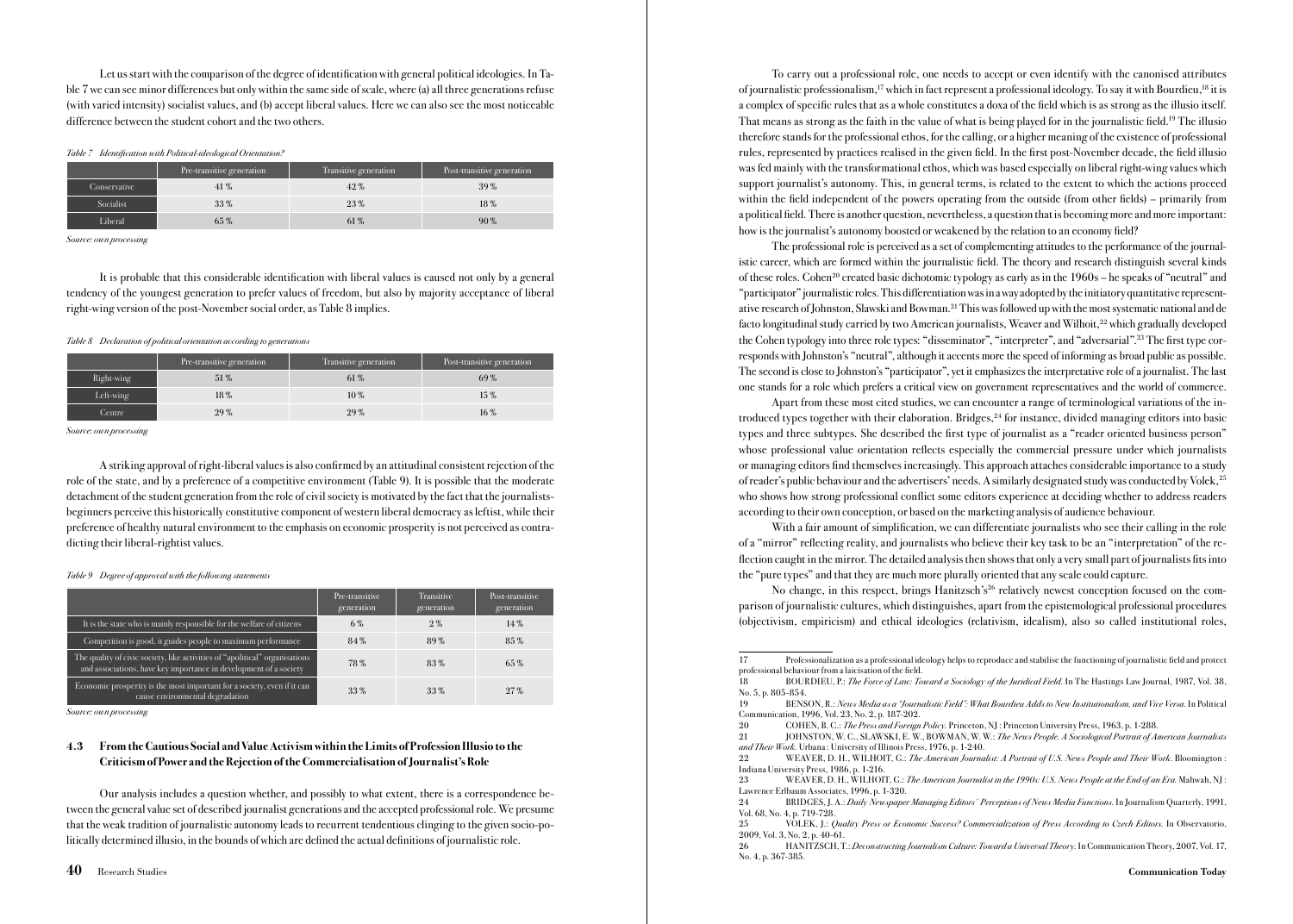that differentiate journalists on the basis of their idea to what extent they should (a) "socially intervene" (interventionism), (b) criticise/support official power (power distance), and (c) share market orientation of the media (market orientation). As we have suggested, our generational comparison works with modified attributes of this role typology.

#### 4.3.1 The First Attribute: A Neutral Description, or a Social Intervention?

The interventional role reflects to what extent journalists follow their "mission", or better yet, their objective to push through certain values during their career. According to Hanitzsch, $^{27}$  the interventional role is embodied by a journalist who is highly motivated to influence social affairs, compared to a journalist who is totally devoted to the imperatives of objectivity and neutrality.

Our "index of interventionism" was created on a basis of the attitude analysis of the weight given to four aspects of journalist role being performed (altruism, carrying and defending of values, forming of political decisions, influencing of public).

The index shows a high measure of objectivist professional attitude which represents the basic media coverage canon and is taught as the first precondition of being a professional journalist (Table 10). In other words, only one third of respondents acknowledge the interventional role, the generational differences are quite negligible in this case.

#### Table 10 Interventional Role Index According to Generations<sup>21</sup>

|                  | Pre-transitive generation | Transitive generation | Post-transitive generation |
|------------------|---------------------------|-----------------------|----------------------------|
| Yes              | 33%                       | $25\%$                | 32%                        |
| Not crystallised | $60\%$                    | 61%                   | 61 %                       |
| No               | $7\%$                     | $15\%$                | 8%                         |

Source: own processing

If we look at two of the pursued role indicators (Table 11), we can see a substantial difference between the perceived weight of the value-educational role and the altruist-advocate role. It would be too risky and harsh to come to any radical conclusions on the account of such fragmentary data. Rather we find it probable that the distinctively lower identification with both attributes (though higher than a half) is not primarily the result of their lower threshold of social sensitivity and their lesser willingness to change the world for the better, but more or less a result of a mechanistic adoption of school dogmas which lead to such a conception of objectivity (as a strategic defence ritual) that delegitimises in the students' minds any idea supporting the good and "only" makes them informational robots within the limits of the professional rules.

A less probable but undoubtedly plausible assumption is that this objectifying attitudinal distance also partly comes from a stronger aversion to leftist or socialist values than the aversion of the older generations. The latter are quite surprisingly more idealistic in their attitudes than their younger colleagues. In other words, we can suppose that both older cohorts have deeper and more personal experience with the despotism of (old) regime and this experiential "generational effect" co-formed their decision to become a journalist with the aim to "help to change the world for the better". This romantic conception of the work of a journalist as a protector of the weak uncovering the evil of the world could, especially with the transitive generation, which entered media after the collapse of the totalitarian regime, play important role in the process of identification with journalistic profession.

Table 11 Weight of Selected Interventional Attributes According to Generations

|                                                    | Pre-transitive<br>generation | Transitive generation | Post-transitive<br>generation |
|----------------------------------------------------|------------------------------|-----------------------|-------------------------------|
| Promote some values and ideas                      | $85\%$                       | 73%                   | 56%                           |
| Help people, protect the weak, and fight injustice | 91%                          | $90\%$                | 64%                           |

Source: own processing

### 4.3.2 The Second Attribute: With the Power, or against It?

The question of the relation of journalists to power introduces the second professional role attribute. In this case, we again created an index constituted by six attitudinal variables which indicate the respondent's notion of both, the rights of the state to take action against media, and their rights to criticise the state bureaucracy. To these traditionally measured variables we added the degree of confidence in the prominent state institutions (Parliament, Senate, Government).

In other words, this attribute exposing the journalists' relationships to the dominant power includes the aspect of journalistic role as a social practice that "challenges the state or economical power to a duel" (there is an apparent analogy to Weaver and Wilhoit's "adversarial"), and the extent of journalist's loyalty to the power elite, or to institutional forms of power.

The second summative index (Table 12) shows some more significant generational differences. Although we can see presumable denial of loyalty to the power elite, a considerable distinction can be seen between the attitudes of the transitive generation, and the youngest, post-transitive one. Abstracting away from the rather mythologised image of the youth and their critical tendencies, which can be mistaken though, like the above-mentioned image of their higher social sensitivity, then, in the case of the transitive generation, we might speculate about the existence of a generational effect. It is this cohort which has participated in developing the current shape of the liberal-democratic regime, and it might be that its lower amount of distance towards the power is linked to a certain dose of the sense of responsibility and unacknowledged worries about the existing regime they have been helping to build. This is a commitment, a generational bond, which the youngest generation does not have. It is still waiting whether it will find not only its patron, but mainly its generational legitimising metanarrative.

#### Table 12 Index of Relation to Political Power<sup>2</sup>

|                  | Pre-transitive generation | Transitive generation | Post-transitive generation |
|------------------|---------------------------|-----------------------|----------------------------|
| Yes (loyal)      | $0\%$                     | 1 %                   | l %                        |
| Not crystallised | 49%                       | 61%                   | $35\%$                     |
| No               | 51%                       | 38%                   | 64%                        |

Source: own processing

For journalists, the index was created as a simple sum of the values of the measure of agreement ( $1 =$  agree to  $7 =$  strongly disagree) with the following statements: journalists should have – if requested – full and immediate access to all official documents, unless the material is confidential due to national security; State should have the right to prohibit the publication of a report that could seriously jeopardise national security; and of confidence  $(1 -$  strongly trust to  $7 -$  strongly distrust) to the following institutions: the Chamber of Deputies, the Government, the Senate, the courts. The index works within 6 to 42 points. The respondents were then divided according to the value of the index into three categories: yes (loyal to power) (6-17 p.), neutral (18-29 p.) no (critics/opponents) (30-42 p.). For students of journalism index was created as a simple sum of the values of the measure of importance ascribed to the following journalistic roles in society: to be a watchdog of government and public officials (1 = definitely unimportant to 4 = definitely important), to assist in promoting government policies (1 = definitely important to 4 = definitely unimportant); and of acceptance of the following methods for gathering information: the use of confidential government documents without authorisation (1 = definitely no to 4 = definitely yes). The index works within 3-12 p. The respondents were then divided according to the value of the index into three categories: yes (3-5 p.), neutral (6-8 p.), no (9-12 p.).

<sup>27</sup> HANITZSCH, T.: Deconstructing Journalism Culture: Toward a Universal Theory. In Communication Theory, 2007, Vol. 17, No. 4, p. 367-385.

<sup>28</sup> The index was created/formed as simple sum of the values of the measure of importance, which the respondents set to the chosen attributes of a journalistic role (certainly important = 4 p., rather important = 3 p., rather unimportant = 2 p., definitely unimportant = 1p.). With journalists, it was about the possibility to: help people, promote some values and ideas, influence political decisions, have impact on the public. The index works within 4 to 16 points. The respondents were subsequently divided according to the value of the index into three categories: yes (4-7p.), not crystallised (8-11p.), no (12-16 p.). With students, it was about the possibility to: offer the public the analysis and interpretation of complex problems, promote certain values and ideas, and plead for the weak and unprivileged. The index works within 4 to 12 points, the respondents were subsequently divided according to the value of the index into three categories: yes (3-5 p.), not crystallised  $(6-8 p)$ , no  $(9-12 p)$ .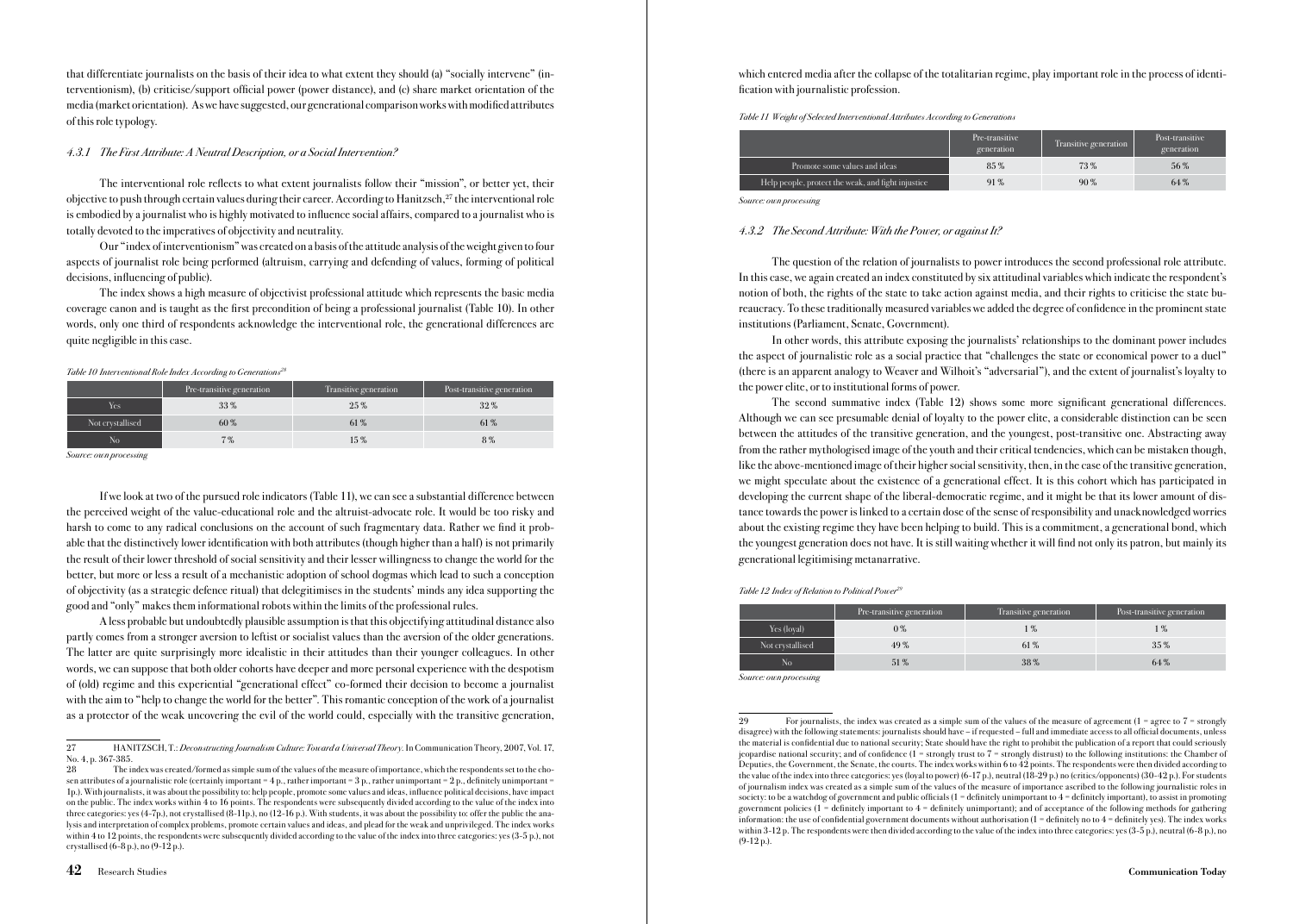### 4.3.3 The Third Attribute: From an Uneasy Acceptance of Market Principles to Their Rejection

The third role attribute indicates the journalists' readiness to subordinate the principles of their work to commercial orientation and, as a consequence, to address audiences as consumers rather than citizens. The relevance of this attribute is granted especially by a gradual suppression of professional ethos that has always been, in respectable media at the continent, associated with the accomplishing of "the ideal of public service". Thus, the so called "utopian" vision of journalism as an independent fourth estate is dying away; this vision highlights personal engagement rather than institutional-economic requirements of media<sup>30</sup> whose commercialisation is trivialising the social and cultural function of journalists as social actors forming a public debate on the state of the community. Instead, journalists are accepting the role of information broker and self-affirm their professional market role referring to the democracy of the so called rating aesthetics. In other words, they are increasingly being defined through the logic of private rather than public interest. Some studies imply that this process of de-professionalization and de-intellectualisation<sup>31</sup> of the journalist vocation causes distress to journalists, and as a matter of fact it creates a state of cognitive dissonance<sup>32</sup> in some of them. In this context, the given role attribute proves to be ever stronger indicator of the fact the journalist's role has shifted from a professional imperative to serve the public to the acceptance of the owner's will to generate profit through selling ever growing number of audience to advertisers. For this analysis, the index is made of five attitude variables that show the journalists' willingness to accept the market principle of media operation, which brings their commercialisation and entertainmentalisation of the content that is heading towards the effective semi-tabloidization even of the quality press. The "market orientation index" (Table 13), or the extent of approval of the commercialisation of the journalistic role, shows a noticeable generational difference. While about a half of journalists belonging to both older generations have resigned themselves to the commercial attributes of journalistic work, in the case of the youngest generation we can see the weakest identification with the role of market logic. It is probable that especially the transitive generation has perceived the market aspects of media operation as a part of the general process of the transformation of Czech society with which it has identified, although not a small part of the more experienced (pre-transitive) journalists realised a rapid commercialisation of media could bring some unintended consequences to the population with poor media literacy. The youngest generation's strong distance from the market logic of media operation is probably the result of (a) a weak or non-existent identification with the market ethos of the transformational 1990s which saw the building of a market society as one of the form of ideological cutting off from the old regime and ascribed to marketization of social life much greater weight/value than the generation that was born into the free market competition and finds it comfortable (see the contentment with their living standard), (b) its perception of commercial logic as their "father's ideology", against which, with the absence of real enemy, it is possible to make a stand in a permissive society (at the expense of their middle class parents). We can speak of a generational effect in this respect.

#### Table 13 Index of Willingness to Accept the Market Logic of Media Performance<sup>33</sup> According to Generations

|                          | Pre-transitive generation | Transitive generation | Post-transitive generation |
|--------------------------|---------------------------|-----------------------|----------------------------|
| Yes (market orientation) | 53%                       | 57%                   | $10\%$                     |
| Not crystallised         | $41\%$                    | 33%                   | 59%                        |
| No                       | 6%                        | $10\%$                | $31\%$                     |

Source: own processing

30 HARDT, H.: Newsworkers, Technology, and Journalism History. In Critical Studies in Mass Communication, 1990, Vol. 7, No. 4, p. 346-365.

31 VOLEK, J.: Between Quality/Tabloid Press Strategies: Czech Journalism Twenty Years after the Collapse of the Centralized Non-market Media System. In DOBEK-OSTROWSKA, B., GLOWACKI, M. (eds): Making Democracy in 20 Years: Media and Politics in Central Europe. Wroclaw : Wydawnictwo Uniwersytetu Wroclawskiego, 2011, p. 249-273.

32 VOLEK, J.: Quality Press or Economic Success? Commercialization of Press According to Czech Editors. In Observatorio, 2009, Vol. 3, No. 2, p. 40-61.

33 The index was created as simple sum of the values of the measure of importance, which the respondents set to the selected market attributes of the journalistic work. With journalists, it was about the importance set to the need to attract an audience (certainly important = 1 p., rather important = 2 p., rather unimportant = 3 p., definitely unimportant = 4 p.); and about their wish to have (if they could)

# 5 Discussion

As we have stated above, the generational analysis has been applied only marginally in the research of journalistic profession. There are several reasons for this. Apart from the above-mentioned problem with the definition of generation as a sociological category, we can bring another two. The methodology of comparative studies is very sensitive to keeping comparable conditions of measurement, which is something difficult to achieve in a research in vivo. In the case of generational comparison, this difficulty is true twice as much since it is tricky to identify and define the intervening historical variables. The other reason, which is most likely more fundamental, arises from the fact that so called western societies have experienced more or less continual evolution and have not been, in the past four decades when the research of journalistic profession has been intensively evolving, hit by a substantial systemic turbulence like the break-up of the Soviet empire or the socio-economic transformation of their satellites, which has also noticeably affected the domain of media.34

The lack of generational perspective in the journalistic research in the so called post-communist, or better still, (post)transitive societies is primarily due to the delays of the first studies, which appeared as late as in the second decade after the disintegration of old media systems: e.g. Russian Journalist,35 Czech Journalist (2002-2004),36 Polish Journalist in comparison to the Russian and Swedish.37 Unlike the Euro-American political historical continuity which does not pose generational questions as urgently, the experience of the so called post soviet satellites and their transformation brings a positive research challenge – a quarter of a century after the decline of the old regime and the old media system.

Up to now, the challenge has been accepted only by a qualitative study by Svetlana Pasti<sup>38</sup> who classifies two generationally different professional cultures of St. Petersburg journalists, or, if you like, two types of professional roles which are represented by two types of professional subcultures. Pasti differentiates between the "old journalist generation" that practiced their profession before 1990, and a "new generation", which entered media after 1990. According to Pasti, (a) the first group sees journalism as a cooperation with power – in our terminology we might speak of weak distance from the institutional forms of power, (b) the new generation understands/takes the performance of journalistic role as a PR serving the benefit of the influential groups in politics and business. In our terminology, we could say it accepts the market principles or commercialisation and marketization of the journalist profession. Both generations, she claims, equally consider the journalistic profession a propagandistic instrument of power elite, especially during the election campaign.

However interesting a comparison of these results with our study would be, we are prevented of doing it mainly due to the qualitative nature of her study which includes only 30 St. Petersburg journalists and we cannot, in this respect, speak of a sample that represents two real generational cohorts. The professional roles of Russian journalists are probably somewhat richer and more structured. And almost the same is true in case of our study, although also the latter brings, in certain aspects, quite surprising intergenerational professional homogeneity.

a more educated audience (yes = 4 p., no = 1 p.). The index works within 2 to 8 p. The respondents were subsequently divided according to the value of the index into three categories: yes (market orientation) (2-3 p.), not crystallised (4-6 p.), no (7-8 p.). With students, it was about the importance set to the following professional imperatives: to bring information which is of interest to the widest possible audience  $(1 -$  definitely important to  $4 -$  definitely unimportant), to bring entertainment to the audience  $(1 -$  definitely important to  $4 -$  definitely unimportant); and about agreeing that the need to gain as large an audience as possible is a threat to the freedom of journalistic work (1 = disagree, 4 = agree). The index works within 3 to 12 points; the respondents were subsequently divided according to the value of the index into three categories: yes (market orientation) (3-5 p.), not crystallised (6-9 p.), no (10-12 p.).

The only striking post-war socio-political turbulence was probably the dramatic civil disobedience in the form of student and racial riots of the late 1960s. There is no doubt that this historical period formed a new, left-wing journalist generation focused on social criticism. However, their members, similarly as their student leaders, ended up in a trap of the mechanism of repressive tolerance which was described by Herbert Marcuse (1969).

<sup>35</sup> JUSKEVITS, S.: The Russian Journalist at the End of the 1990s: A Case Study of the St Petersburg Media. [online]. [2015- 04-01]. Available at: <http://tutkielmat.uta.fi/pdf/lisuri00006.pdf>. (reprinted in PASTI, S.: A Russian Journalist in Context of Change Media of St Petersburg. Tampere : University of Tampere, 2004.)

<sup>36</sup> VOLEK, J., JIRÁK, J.: Professional Self-image of the Czech Journalists: Selected Attributes. In Czech and Slovak Media Studies / Mediální studia, 2008, Vol. 2, No. 4, p. 358-375.

<sup>37</sup> ANIKINA, M., DOBEK-OSTROWSKA, B., HÖK, J., NYGREN, G.: Journalism in Russia, Poland and Sweden – Traditions, Cultures, and Research. Huddinge : Journalistik, Södertörns högskola, 2012, p. 1-96.

<sup>38</sup> PASTI, S.: Two Generations of Contemporary Russian Journalists. In European Journal of Communication, 2005, Vol. 20, No. 1, p. 89-115.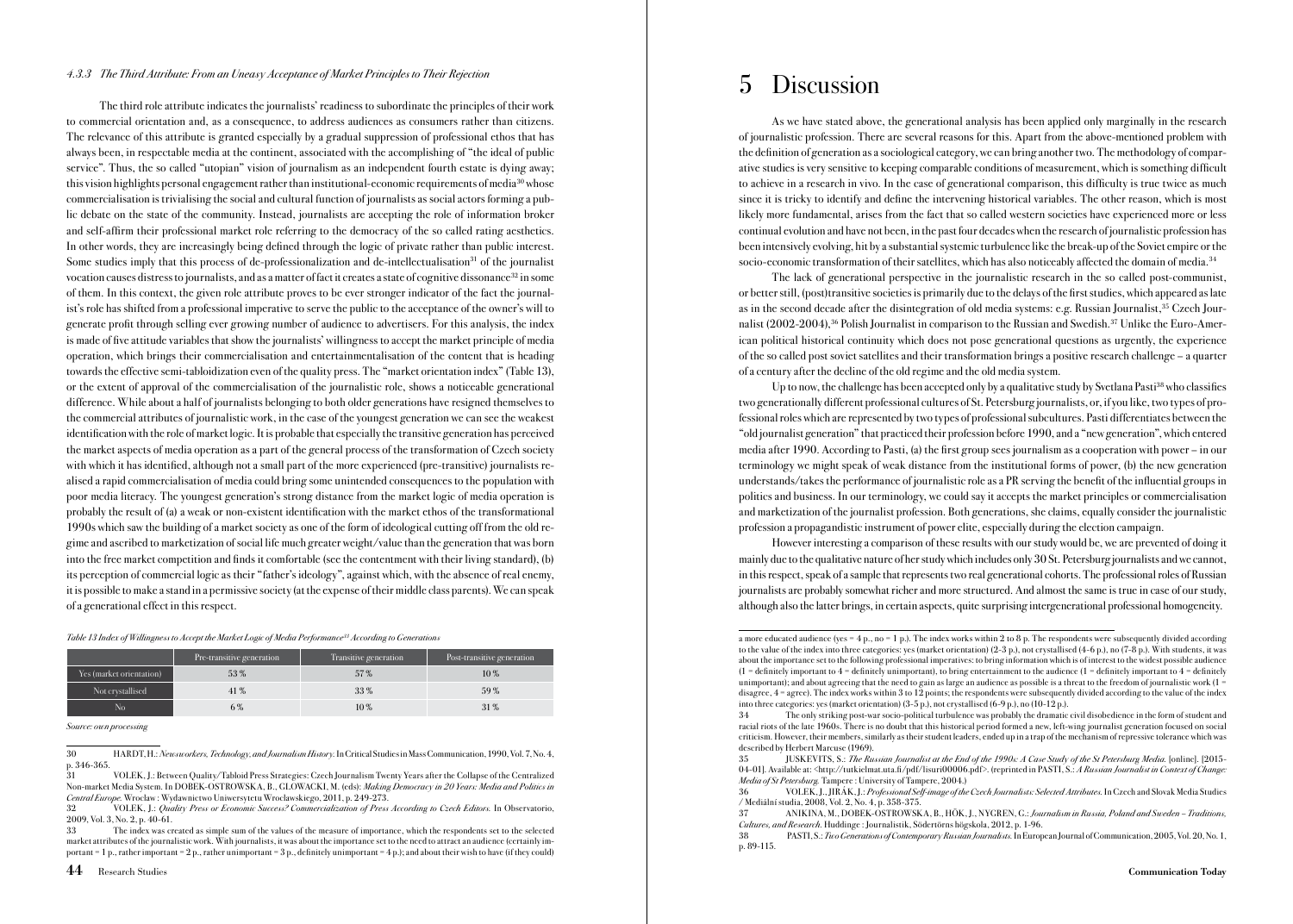This fact is implied not only by the presented frequency analysis but also by our attempt to test, with the aid of a cluster analysis, whether it is possible, on the basis of the given variables, identify three defined generational types. As Tables 13 and 14 show, at best we can isolate two groups (cluster I. + II., and cluster III.), differentiated especially by value orientation in general and by political orientation in particular.

Table 14 Three Cluster Solution: Economic, Educational, and Values Role Variables

|                                                        | L.  | Π.  | III. | Total |
|--------------------------------------------------------|-----|-----|------|-------|
| High economic-educational index                        | .99 | .00 | .70  | .61   |
| Middle economic-educational index                      | .00 | .92 | .25  | .35   |
| Low economic-educational index                         | .00 | .07 | .04  | .03   |
| Pro state                                              | .04 | .08 | .17  | .08   |
| Pro competition                                        | .91 | .94 | .55  | .86   |
| Pro civil society                                      | .74 | .76 | .72  | .74   |
| Pro environment                                        | .35 | .26 | .24  | .30   |
| Conservative                                           | .46 | .39 | .15  | .38   |
| Socialist                                              | .10 | .15 | .77  | .23   |
| Liberal                                                | .74 | .70 | .54  | .70   |
| Left-wing                                              | .00 | .03 | .82  | .15   |
| Right-wing                                             | .87 | .77 | .00  | .69   |
| Religious                                              | .27 | .32 | .20  | .27   |
| Professional role: intervention yes                    | .29 | .24 | .46  | .30   |
| Professional role: intervention no                     | .10 | .08 | .08  | .09   |
| Professional role: loyalty to power yes                | .00 | .01 | .01  | .01   |
| Professional role: loyalty to power no                 | .47 | .53 | .50  | .50   |
| Professional role: acceptance of market principles yes | .32 | .44 | .32  | .36   |
| Professional role: acceptance of market principles no  | .28 | .17 | .31  | .25   |

Source: own processing

Clusters I. and II. share their right-wing liberal (conservative) values and approval of competition and market, while cluster III. demonstrates its left-wing socialist value orientation and partly also an inclination to interventional professional role. The single clusters do not differentiate the other variables, especially not the professional role variables.

If we divide the described clusters by the compared generations (Table 15), it becomes apparent that the absolute majority of the journalists belonging to the transitive and post-transitive generation occupy the right-wing liberal conservative cluster, while almost half (49 %) of the oldest, pre-transitive generation journalists incline to the second cluster, which differs from the first one only in a lower educational-economic capital. The third left-wing and role interventional cluster shows the lowest score among all generations, although the pre-transitive generation journalists acknowledge it most.

#### Table 15 Clusters According to Generations

|              | Pre-transitive generation | Transitive generation | Post-transitive generation |
|--------------|---------------------------|-----------------------|----------------------------|
| I. Cluster   | $29\%$                    | $51\%$                | 64%                        |
| II. Cluster  | 49%                       | $35\%$                | $21\%$                     |
| III. Cluster | $22\%$                    | 14%                   | $15\%$                     |

Source: own processing

With the numbers spread as they are, we cannot conclude that there is any value transfer between a transitive and post-transitive generation. The fact that the journalists of these two generations seem to be slightly closer to each other can be the result of their age (age median 27 vs. 21) but also of their deeper internalisation of (neo) liberal foundation of post-November development.

Nevertheless, the question of attitude homogeneity, which both the frequency analysis and the cluster analysis show, is more important. The main cause of this attitude correspondence is probably the sharing of liberal right-wing values by the majority throughout all generations, which, in our opinion, also relates to the minimal professional role differentiation. It seems that the dominant professional ideology based on liberal professional rules of "Anglo-Saxon" journalism, accepted in the 1990s, has affected not only the self-concept of the two older generations of Czech journalists<sup>39</sup> but also of the youngest one.

This trend has been further strengthened by a shift in teaching journalist novices, a shift from "education" to "training". As in the teaching of a craft, journalism skills are developed under control of journalists, the owners of keys to professional rules. This leads to attitudinal professional homogeneity caused by immersing journalism tuition into the logic and demands of media industry functioning, which are received as a universal knowledge without any consideration for social, political and cultural context.40

In other words, a close co-operation of university departments and media industry, whose demands has increasingly becoming a part of the curricula, has undoubtedly influenced the intergenerational homogeneity of the journalist profession. And, to some extent, it is also a product of skill oriented university schooling, which adopts professional algorithms more as a specific rhetoric forms than as a challenge to epistemological reflection and to the development of journalistic methods of representation and analysis.

To illustrate this trend, we use one key example of professional socialisation as a form of intellectual and professional homogeneity – journalistic objectivity. For students, it represents a criterion, on the basis of which they are evaluated by teachers, editors, and even by audience. The teaching of the technology on how to achieve objectivity resembles strategic defence of professional ritual.41 We can see an immixture of industrial journalistic practice with a tertiary model of journalist training according to the rules of instrumental rationality with the emphasis on the legitimisation of practiced irresponsibility. It is grounded on the imperatives of rationalisation and commodification of journalistic production, which has been increasingly shaped into a rationalised infotainment.

The consequence of this trend is a professional model of algorithmized achieving of objectivity resembling the nature of web browser programmed to mechanically perform certain applied rules. Likewise, journalists, or the students of journalism, are taught tactics to identify the most relevant opinion, to communicate it, to enhance its relevance – the set of professional practices, which are invisible to the audience. We witness an institutionalised and homogenised concept of journalistic role with a nature of a professional totem of its kind, which should reinforce not only professional discipline but also the audience respect for the journalists.

With this in mind, we have come across certain type of authority, which is a part of a larger spectrum of the governmentalization of modern society.42 The presented generational correspondence between the totally different generations is, on a general level, comprehensible in this very sense. It is an agreement that serves the power, the same power to which all three generations refuse to serve. Nevertheless, at the same time, they are unable to escape from the disciplinary trap of a governmentalized professional socialisation.

<sup>39</sup> VOLEK, J., JIRÁK, J.: Professional Self-image of the Czech Journalists: Selected Attributes. In Czech and Slovak Media Studies / Mediální studia, 2008, Vol. 2, No. 4, p. 358-375.

<sup>40</sup> Liessmann observes that the reduction of the education goals to the flexibility and efficiency applicable on the market leads to the suspension of any individuality, which used to be the addressee and the partaker of education. He warns against this trend and claims it is in direct contrast to the original purpose of using technologies (including communication technologies) as instruments to human emancipation. The consequence of this process, which does not concern only the journalistic education, is convincingly described in his latest book. LIESSMANN, K.: Geisterstunde: Die Praxis der Unbildung. Eine Streitschrift. Wien : Paul Zsolnay Verlag, 2014, p. 120-143.

<sup>41</sup> TUCHMAN, G.: Objectivity as Strategic Ritual: An Examination of Newsmen's Notions of Objectivity. In American Journal of Sociology, 1972, Vol. 77, No. 4, p. 660-679.

<sup>42</sup> FOUCAULT, M.: Governmentality. In BURCHELL, G., GORDON, C., MILLER, P. (eds.): The Foucault Effect. Studies in Governmentality. Chicago: The University of Chicago Press, 1991, p. 87-105.